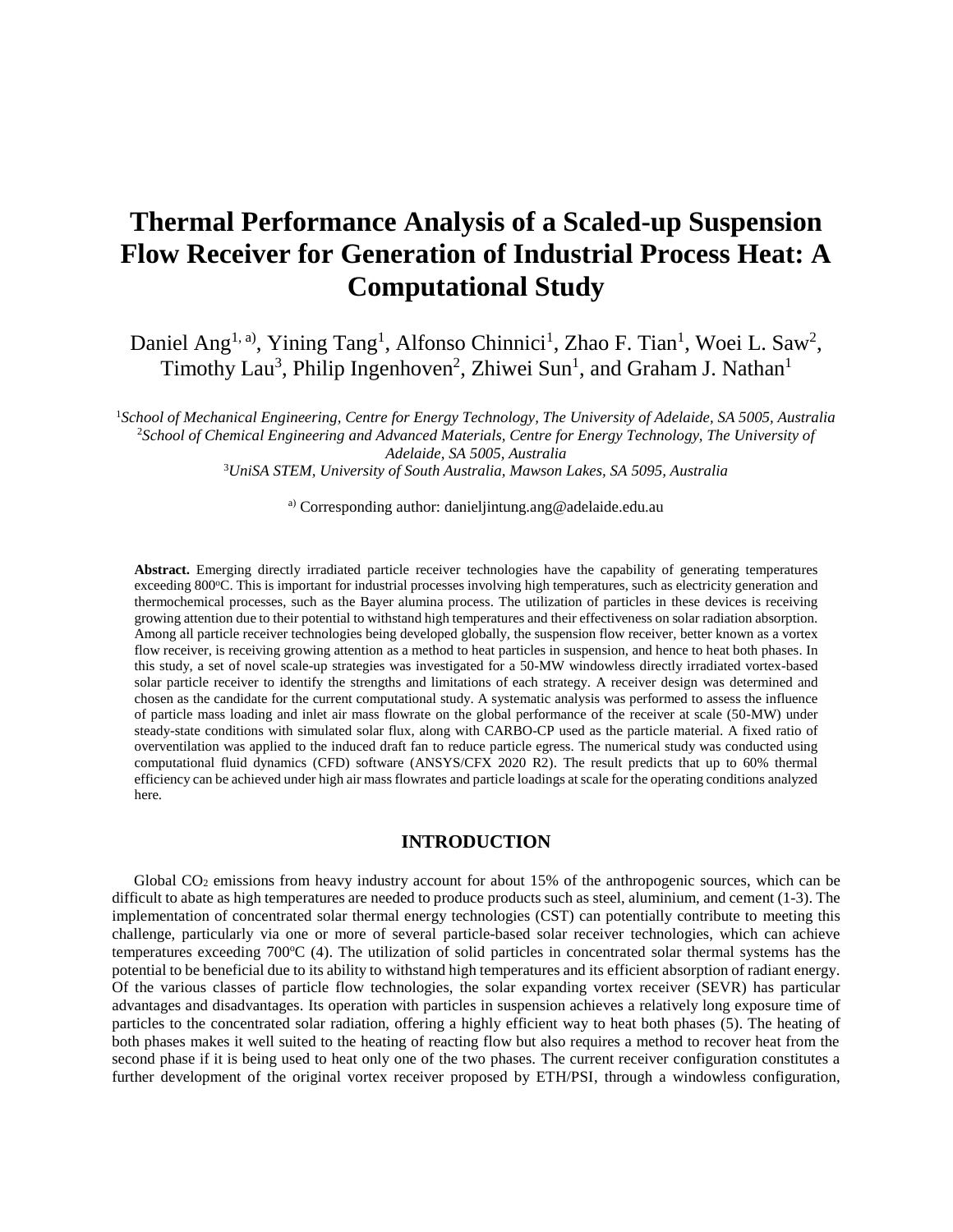seeking to avoid the operational and maintenance costs, including preventing the risk of window failure (6, 7). Nevertheless, this requires the development of a suitable configuration to mitigate convective heat losses.

The objective of the present investigation is to estimate the potential performance of the SEVR for the application to supplying industrial process heat with a target operating temperature with ranges between  $950^{\circ}\text{C} - 1100^{\circ}\text{C}$  at a scale of 50 MW solar thermal input from the heliostat field. This temperature is relevant to processes such as steam methane reforming as well as calcination of gibbsite or lime indirectly (8, 9). This differs from previous works on the SEVR, which has been performed at the laboratory scale, resulting in a lack of thermal performance data for the scaled-up device. Despite numerical modelling has been applied to previous studies, there is a need to test the confidence of the CFD tool at scale. In addition, there is also a lack of understanding of the scale-up criteria for a solar particle receiver of this class. Therefore, the present paper aims to meet the need through CFD simulation.

# **METHODOLOGY**

#### **Scaling up a Solar Receiver**

Several scaling criteria have been proposed for scaling up lab-scale burners/furnaces, cyclones and calciners (10- 12). These can be assessed for the upscaling of a suspended flow solar receiver. The three standard scaling criteria used for such devices can be categorized into three methods: constant velocity (CV), constant residence time (CRT), and the Hybrid approach.

The CV approach maintains the inlet velocity to the receiver to be constant at different scales, while the dimensions are derived based on Equation 1. In contrast, the CRT approach assumes that the nominal residence time of the receiver  $(\tau = V/O)$  is held constant, with the physical dimensions determined through the relationship as shown in Equation 2. The hybrid approach, also known as Cole's approach, assumes that both inlet velocity and inlet jet area are increased equally with the receiver, with the geometrical dimensions defined by Equations 3&4. Here, D represents the jet diameter at the inlet. At the same time, P is the total fixed input solar power into the receiver.

$$
\text{CV: } \frac{D_{jet, scale-up}}{D_{jet, lab-scale}} = \sqrt{\frac{P_{scale-up}}{P_{lab-scale}}},\tag{1}
$$

$$
\text{CRT: } \frac{D_{jet, scale-up}}{D_{jet, lab-scale}} = \sqrt[3]{\frac{P_{scale-up}}{P_{lab-scale}}},\tag{2}
$$

**Hybrid:** 
$$
\frac{U_{jet, scale-up}}{U_{jet, lab-scale}} = \sqrt{\frac{P_{scale-up}}{P_{lab-scale}}},
$$
(3)

$$
\frac{D_{jet, scale-up}}{D_{jet, lab-scale}} = \sqrt[4]{\frac{P_{scale-up}}{P_{lab-scale}}},\tag{4}
$$

A logic diagram has been created to assist with scaling up the solar receiver, as shown in Figure 1. The receiver length-to-cavity diameter  $(L/D<sub>c</sub>)$  ratio was fixed at 1.25. It was previously reported that this ratio matches the design criteria as the reference case for the lab-scale receiver for the aerodynamics and heat transfer within the receiver (5, 13). The process begins by determining the aerodynamic criteria through hand calculations with Equations  $1 - 4$ . By assessing all three criteria, the design criteria with the impractical jet diameter/velocity are eliminated. Once the suitable criteria have been identified, the number of inlets and outlets required for the device is calculated with the assumptions provided. The appropriate number of inlet/outlet jets is evaluated by determining the Reynolds (Re) and Stokes (Sk) numbers at the inlet. This is to ensure that the particle-laden flow is fully turbulent to generate a swirling flow, as well as particle trajectory follows the fluid stream. Once the constraints are met, the geometry of the receiver is designed through the calculation of the aperture size and cavity diameter under a fixed total input of solar flux on the aperture. The geometry is defined, and the most compact receiver design is selected from the remaining strategies. With the specified criteria, the scaled-up receiver geometry is created for CFD simulations. Once the simulation results have been obtained, the thermal efficiency and temperature trend are compared to ensure that the result correlates well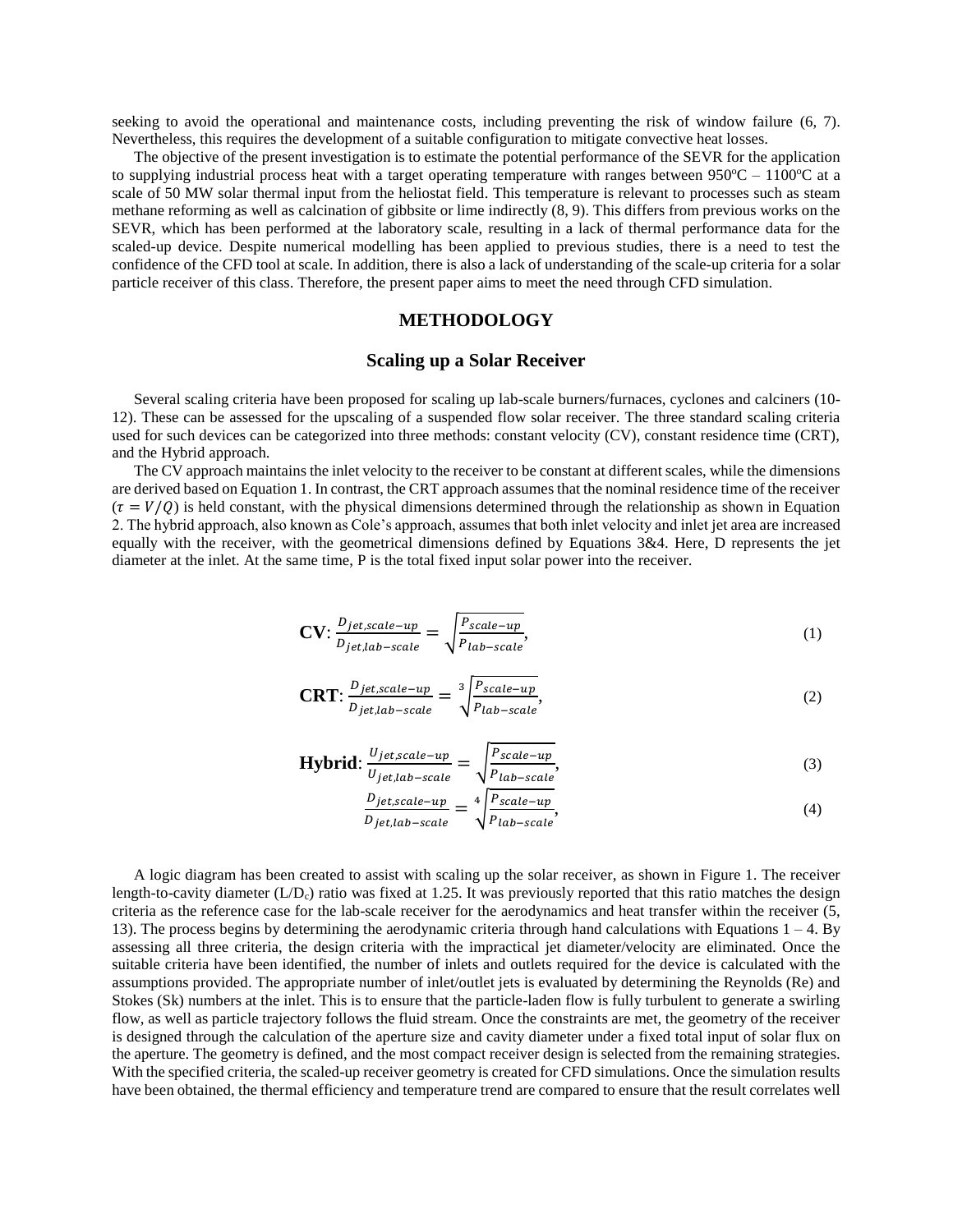with the lab-scale device. The process is iterated until a geometry is determined. After the geometry has been determined, a preliminary systematic study is conducted to understand the thermal performance of the receiver at scale.



**FIGURE 1**. Logic diagram for the scaling-up procedure of the SEVR.

# **Numerical Model and Operating Conditions**

The schematic diagram of a scaled-up 50 MW windowless SEVR used for this numerical study is shown in Figure 2a. For this particular study, the geometrical parameters and operational conditions of the receiver are presented in Tables 1 & 2. It is worth noting that an active aerodynamic strategy through a fixed overventilation ( $\alpha$  =  $100 \frac{m_{a,o} - m_{a,i}}{m}$  $\left(\frac{\partial^2 m_{a,i}}{m_{a,i}}\right)$  was applied at the outlet to mitigate the particle egress from the receiver aperture (14). Both single and two-phase tests were conducted to systematically assess the coupled influence of fluid flowrate and particle loading on the global thermal performance (i.e., thermal efficiency, outlet temperature and particle egress) of the receiver. The Monte Carlo ray-tracing approach was employed for the radiation model. In the numerical model, the Gaussian distribution solar flux input (50MW) is modelled using the expression function adopted based on the study of Steinfeld and Schubnell, as shown in Figure 2b (15). This was applied due to the absence of reliable data from the high flux field at 50MW.

| <b>Geometrical Parameters</b>       | 50MW-SEVR |
|-------------------------------------|-----------|
| $D_c$ , Cylinder diameter [mm]      | 7750      |
| $D_{in}$ , Inlet diameter [mm]      | 500       |
| $L_c$ , Cylinder length [m]         | 8540      |
| $D_h$ , Base diameter [mm]          | 1940      |
| $\theta$ , Cone angle [ $\degree$ ] | 50        |
| $D_{ap}$ , Aperture diameter [mm]   | 3900      |
| $D_{out}$ , outlet diameter [mm]    | 1590      |
| L, total length ${\rm [mm]}$        | 12500     |
| no. of inlets                       | 12        |
| no. of outlets                      | 12        |

|  |  |  |  | <b>TABLE 1.</b> Geometrical parameters of the scaled-up 50 MW SEVR. |
|--|--|--|--|---------------------------------------------------------------------|
|--|--|--|--|---------------------------------------------------------------------|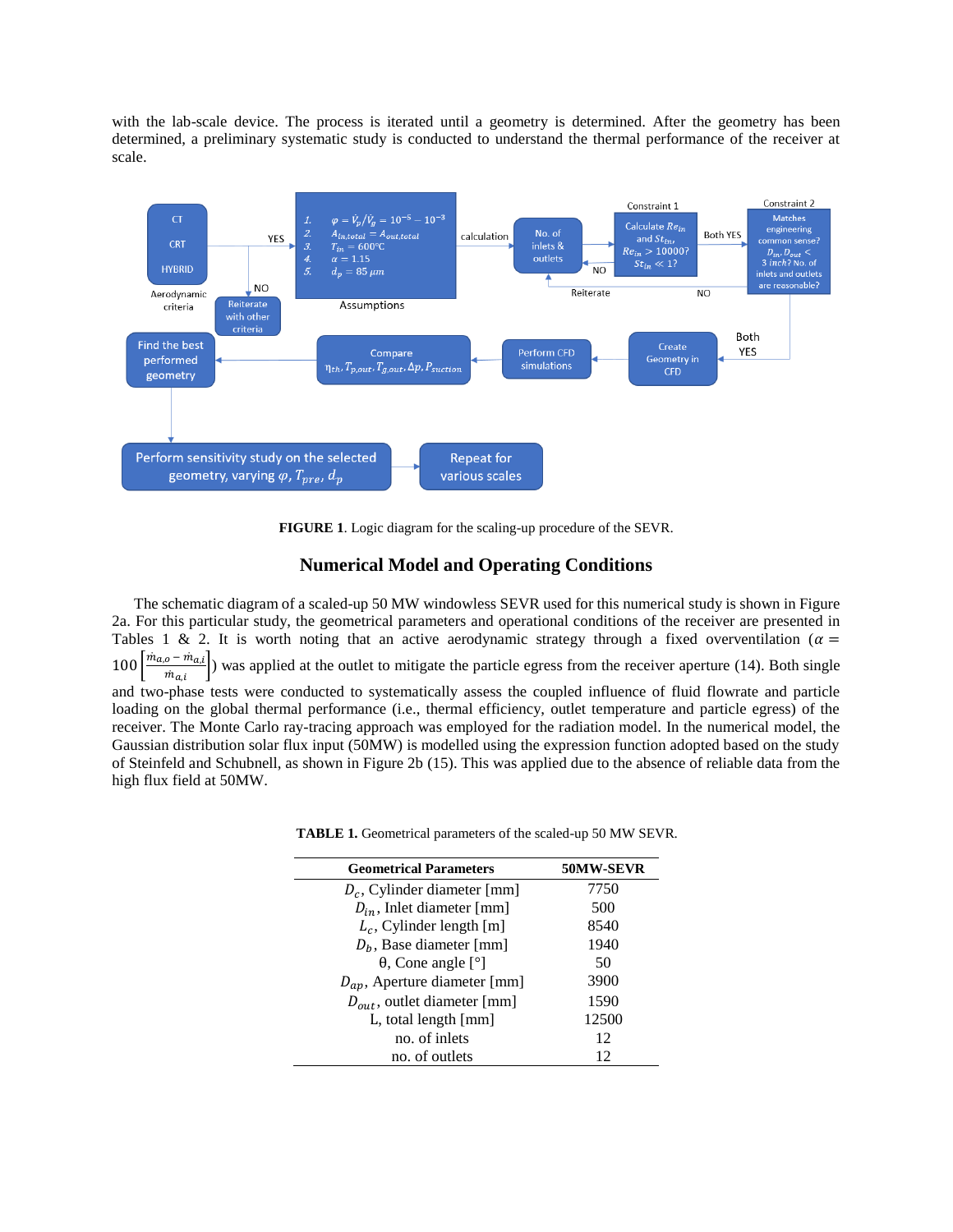**TABLE 2.** Proposed operating parameters for the scaled-up 50 MW SEVR.

| <b>Operational Conditions</b>                         | 50MW-SEVR    |
|-------------------------------------------------------|--------------|
| $\dot{m}_{a,i}$ , Inlet air mass flowrate [kg/s]      | 24.42        |
| $\dot{m}_{p,i}/\dot{m}_{a,i}$ , Particle mass loading | $0.05 - 1.3$ |
| $T_{in}$ , Inlet air and particle temperature [°C]    | 600          |
| $\alpha$ , overventilation [%]                        | 15           |

The geometry of the 50MW SEVR was constructed in Design Modeler with details provided in Table 1, along with unstructured mesh generated using ANSYS/Meshing 2020 R2. The mesh independence test is conducted with three mesh sizes (0.4, 0.85, 1.5 million nodes). Shear-stress-transport (SST) turbulence model with turbulent dispersion is applied as a good agreement is found in the flow field of previous studies involving swirling flows (16). In each simulation, 50,000 fully spherical CARBO-CP ceramic particles with a mean particle size of 85 microns are injected into the receiver. The setting of the Lagrangian model is applied to track the trajectory of each particle in the computational domain. The SIMPLE algorithm was employed, while all equations were discretized using the secondorder upwind scheme.



**FIGURE 2**. (a) Schematic diagram of the scaled-up 50 MW SEVR CFD model. (b) Radiation flux profile at the aperture plane.

#### **Thermal Performance Analysis**

The overall thermal efficiency of the receiver is based on the energy balance equation, which can be described as follows:

$$
\eta_{th} = 100 \left[ \frac{m_{a,o} \, c_{p,a} (T_{a,o} - T_{a,i}) + m_{p,o} \, c_{p,p} (T_{p,o} - T_{p,i})}{\dot{Q}_{total}} \right],\tag{5}
$$

Here,  $\dot{Q}_{total}$  is the total solar thermal flux input into the system, where,  $c_{p,a}$  and  $c_{p,p}$  are specific heat capacity of gas and particles,  $T_{a,o}$  and  $T_{p,o}$  are outlet temperatures of gas and particles at the outlet, while  $m_{a,o}$  and  $m_{p,o}$  is the total mass flowrate of air and particles at the outlet. For the current calculation, it is assumed that no particles are lost in the process (i.e.,  $\dot{m}_{p,i} = \dot{m}_{p,0}$ ) with an excess overventilation ( $\alpha$ ) (i.e., 15%) of air applied at the outlet to mitigate particle egress through the aperture.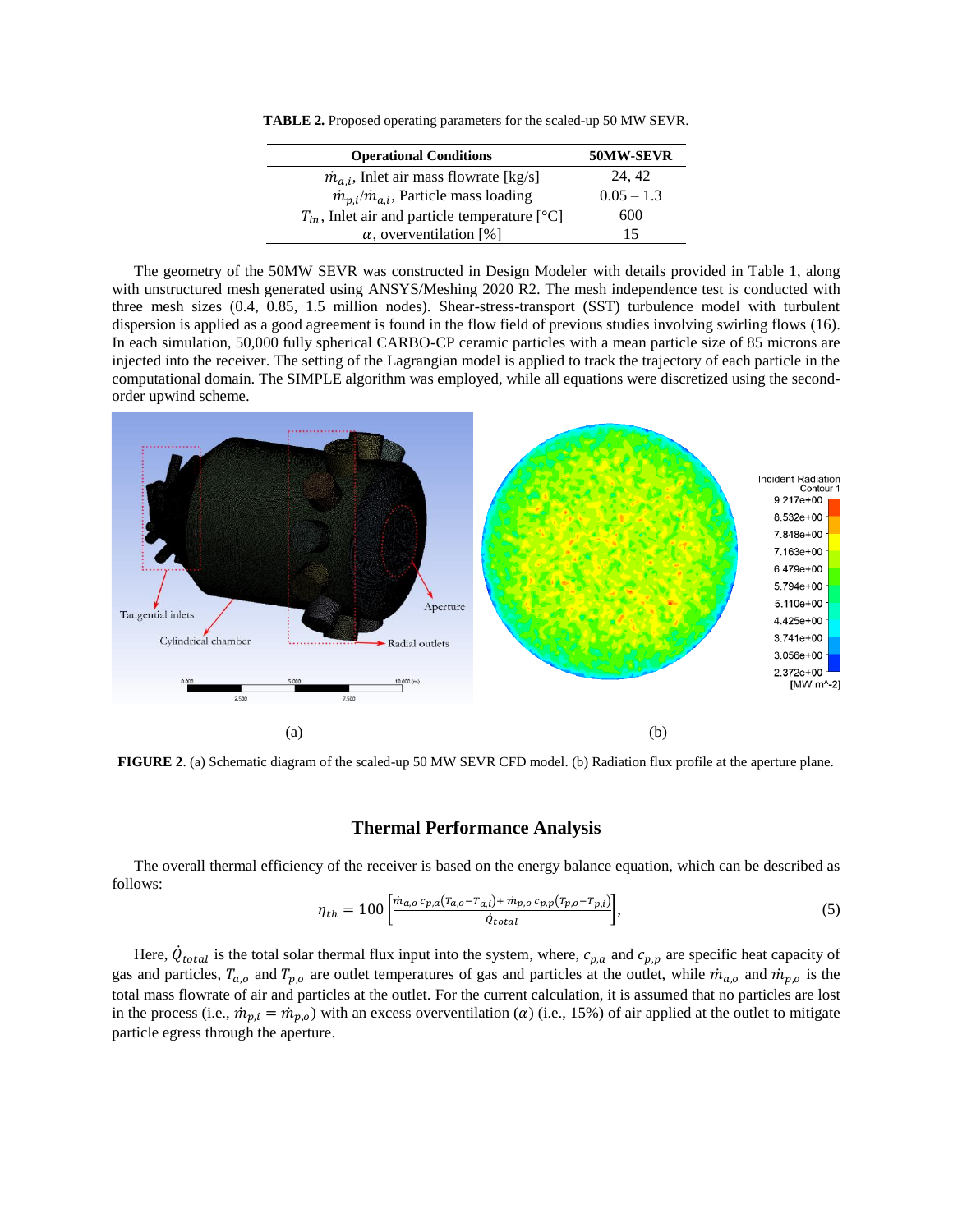### **RESULTS AND DISCUSSION**

Table 3 presents the results obtained from the three different scale-up strategies, CV, CRT, and hybrid. It can be seen that, for the hybrid approach, the inlet velocity exceeds the operational velocity range of  $20 - 45$  m/s. Hence, this option can be directly eliminated from the scale-up criteria. As for the CV approach, it can be seen that the inlet velocity and the number of inlet ports falls in a reasonable range in meeting the design criteria. However, one of the trade-offs from this approach is that the receiver size is larger, which increases the capital cost of the technology.

Furthermore, the longer residence time of the receiver is not feasible for applications in calcination or particle heating, where the feedstock usually dwells within the device for an order of seconds (8). As seen in the table, the CRT approach was favoured as the residence time and inlet velocity meets the requirement found in thermochemical process reactors (11). It can also be seen that this strategy can achieve the most compact geometrical design compared to others. Therefore, the constant residence time (CRT) approach is chosen as the design strategy for the current solar receiver.

| <b>Parameters</b>      | ™   | CRT | <b>Hybrid</b>    |
|------------------------|-----|-----|------------------|
| Inlet Velocity $[m/s]$ | 30  |     | 300              |
| Residence Time [s]     | 115 |     | N.C <sup>1</sup> |
| Number of Inlets       |     |     | N.C              |
| Aperture diameter [m]  |     | 5.8 | N.C              |
| Receiver Length [m]    |     |     | NΩ               |

**TABLE 3.** Results from the scale-up criteria.

Figure 3a presents the mean air,  $T_{a,o}$ , and particle,  $T_{p,o}$ , outlet temperature of the 50MW SEVR for a fixed overventilation as a function of particle mass loading  $(\dot{m}_{p,i}/\dot{m}_{a,i})$ . From the figure, the temperature decreases with the inlet air mass flowrate. The increment of flowrate results in temperature drops due to temperature rise through energy balance, similar to that found in Chinnici et al., (14). Consequently, the temperature of air increases logarithmically with the increment of particle loading. This shows that particles act as an enhancer in absorbing radiant energy to boost temperature within the device.

Figure 3b presents the overall thermal efficiency,  $\eta_{th, overall}$ , with the variation of the inlet mass flowrate,  $\dot{m}_{a,i}$ . The trend of flowrate was expected as the temperature rise was reduced. In addition, the overall is higher when particles are added into the system. This is expected as the addition of particles increases the amount of heat absorbed



**FIGURE** 3. Calculated values of (a) Mean outlet temperature of the air  $(T_{a,o})$  and particle phase  $(T_{p,o})$  of the receiver as a function of particle mass loading  $(m_{p,i}/m_{a,i})$ . (b) Thermal efficiency,  $\eta_{th,overall}$ , and particle egress  $(m_{p,ap}/m_{p,i})$  at fixed particle loading of 0.5, as a function of inlet air mass flowrate  $(\dot{m}_{a,i})$ .

 $\overline{a}$ 

<sup>&</sup>lt;sup>1</sup> N.C: Not Calculated.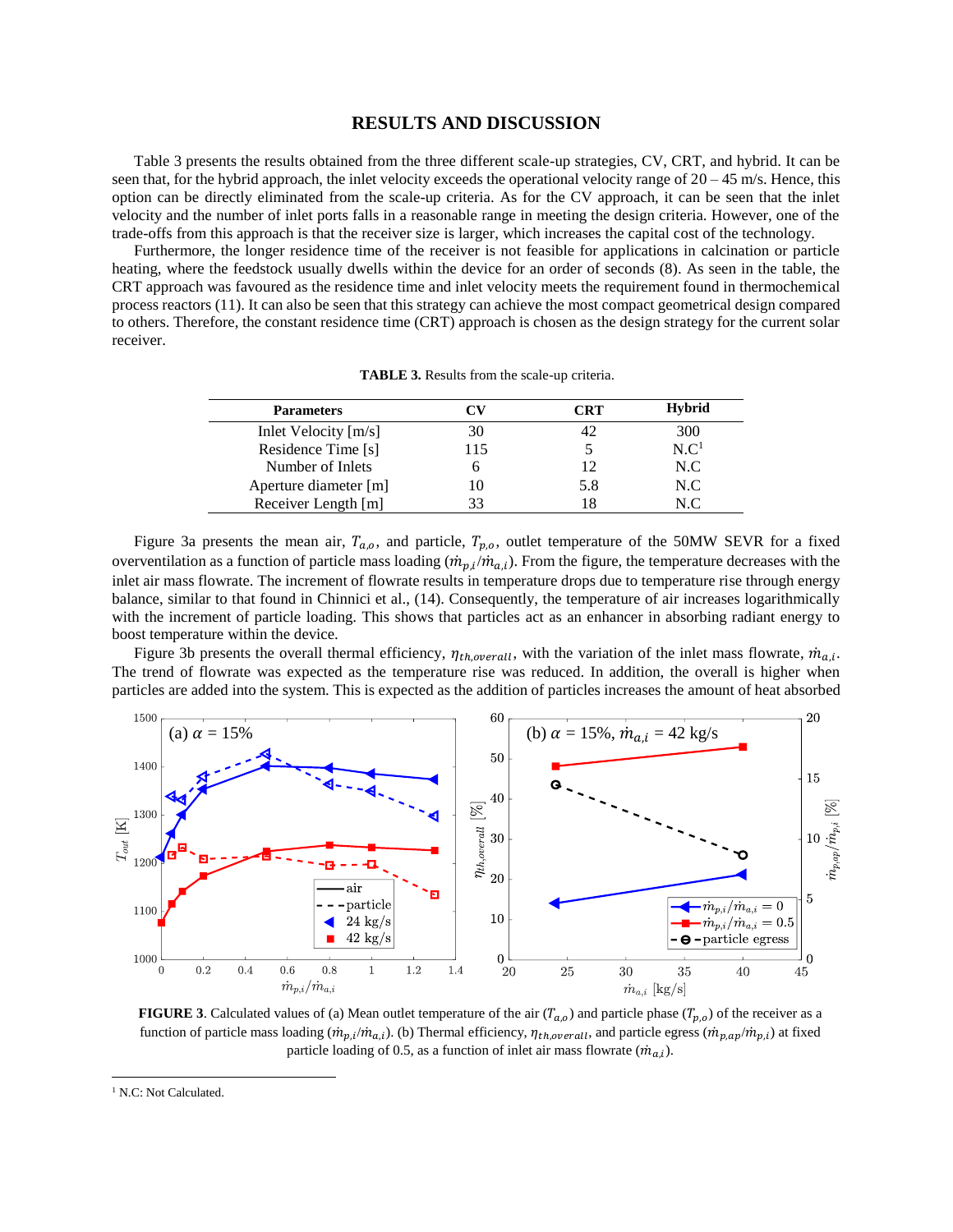by the flow. The increment of flowrate also shows that particle egress  $(\dot{m}_{p,ap}/\dot{m}_{p,i})$  is reduced from 13% to 8% at a fixed particle loading of 0.5, mainly due to the higher tangential velocity generated by swirling flow, allowing particles to be centrifuged more closely to the reactor wall while reducing the number of particles being recirculated through the aperture as was reported (17).

Figure 4 presents the calculated thermal efficiency as a function of particle mass loading,  $\dot{m}_{p,i}/\dot{m}_{a,i}$ , for the twophase flow,  $\eta_{th, overall}$ , along with the separate air and particle phases ( $\eta_{th, air}$ ,  $\eta_{th, particle}$ ). Data are reported for two values of inlet mass flowrate,  $\dot{m}_{a,i}$ . As shown in Figure 4a, the overall thermal efficiency increases as the loading increases. This is because, as reported in Figure 3a, the increment of loading leads to increased absorption of radiant energy by particles.

Similarly, Figure 4b reports that the thermal efficiency of the gas-phase increases logarithmically as loading increases. This correlates well with the particle phase, as convective heat loss is transferred from the particles to the air, thereby enhancing the temperature of the air.

Figure 4c presents the thermal efficiency of the particle phase. Similarly, an increase in particle loading causes an increase in thermal efficiency due to the increased energy absorbed. It is important to note that the absorption of radiant heat from the solar input involves a non-linear and complex relationship. Hence, the curve trend increases linearly at a lower loading while the slope gradient reduces upon reaching a higher loading.



**FIGURE 4**. Thermal efficiency of the (a) two-phases,  $\eta_{th, overall}$ , (b) gas phase,  $\eta_{th, air}$ , (c) particle phase,  $\eta_{th, particle}$ , as a function of particle mass loading  $(\dot{m}_{p,i}/\dot{m}_{a,i})$ .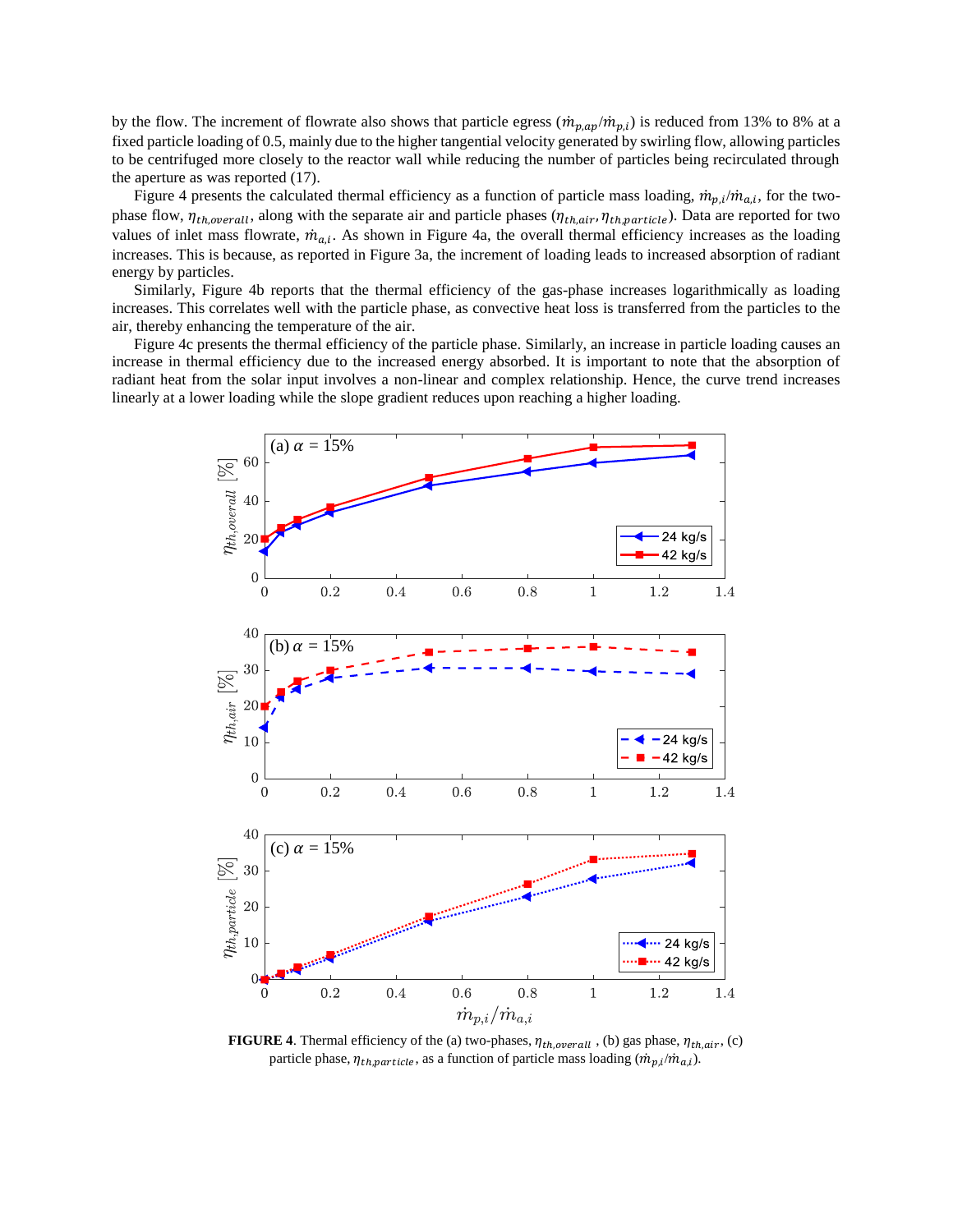# **CONCLUSION**

The key outcomes of the numerical investigation on the scaled-up windowless vortex-based particle receiver are as follows:

- The theoretical calculations from the scale-up criteria of the SEVR show that the constant particle residence time approach is the most suitable. This is because it features the most compact design for the device. For the application of a central tower top configuration, the compact size of the reactor is feasible as it reduces operational, maintenance and any other additional on-costs.
- The sensitivity study on the thermal performance of the SEVR to the particle and air mass flowrate shows that the inlet air mass flowrate has a controlling influence on the performance of the SEVR. The addition of particles has proven effective in enhancing the thermal efficiency of the reactor, which is due to the increased radiative heat absorption to the surface area of the particles from the solar input. For the operating conditions analyzed here, the thermal efficiency of the receiver is estimated at around 60% under high air mass flowrate and particle loading. The particle egress rate was found to be approximately 8% under a high mass flowrate with a fixed particle mass loading of 0.5.
- Particle egress was found to reduce as the inlet flow velocity is increased. This is attributed to increased centrifugal forces, moving the particles closer to the receiver wall and further away from the aperture, thereby, reducing the number of particles recirculated through the aperture. It is also accompanied by an increase in efficiency, which is probably linked to this reduction in egress.

# **ACKNOWLEDGEMENT**

The authors gratefully acknowledge the support of the Australian Renewable Energy Agency, ARENA, through the RND054 Bayer program.

# **REFERENCES**

1. Pedraza J, Zimmermann A, Tobon J, Schomäcker R, Rojas N. On the road to net zero-emission cement: Integrated assessment of mineral carbonation of cement kiln dust. Chemical Engineering Journal. 2021;408:127346. 2. Wang P, Ryberg M, Yang Y, Feng K, Kara S, Hauschild M, et al. Efficiency stagnation in global steel production urges joint supply- and demand-side mitigation efforts. Nature Communications. 2021;12(1):2066.

3. Saw WL, Naufal A, Sandoval AB, Beath A, Lovegrove K, van Eyk P, et al., editors. Technical feasibility of integrating concentrating solar thermal energy in the Bayer alumina process. AIP Conference Proceedings; 2020: AIP Publishing LLC.

4. Ho CK. A review of high-temperature particle receivers for concentrating solar power. Applied Thermal Engineering. 2016;109:958-69.

5. Chinnici A, Arjomandi M, Tian Z, Lu Z, Nathan GJ. A novel solar expanding-vortex particle reactor: influence of vortex structure on particle residence times and trajectories. Solar Energy. 2015;122:58-75.

6. Chinnici A, Arjomandi M, Tian Z, Nathan G. A novel solar expanding-vortex particle reactor: experimental and numerical investigation of the iso-thermal flow field and particle deposition. Solar Energy. 2016;133:451-64.

7. Long S, Lau TC, Chinnici A, Nathan GJ. The flow-field within a vortex-based solar cavity receiver with an open aperture. Experimental Thermal and Fluid Science. 2021;123:110314.

8. Davis D, Müller F, Saw WL, Steinfeld A, Nathan GJ. Solar-driven alumina calcination for CO2 mitigation and improved product quality. Green Chemistry. 2017;19(13):2992-3005.

9. Z'Graggen A, Steinfeld A. Hydrogen production by steam-gasification of carbonaceous materials using concentrated solar energy–V. Reactor modeling, optimization, and scale-up. International Journal of Hydrogen Energy. 2008;33(20):5484-92.

10. Cole JA, Parr TP, Widmer NC, Wilson KJ, Schadow KC, Seeker WR. Scaling criteria for the development of an acoustically stabilized dump combustor. Proceedings of the Combustion Institute. 2000;28(1):1297-304.